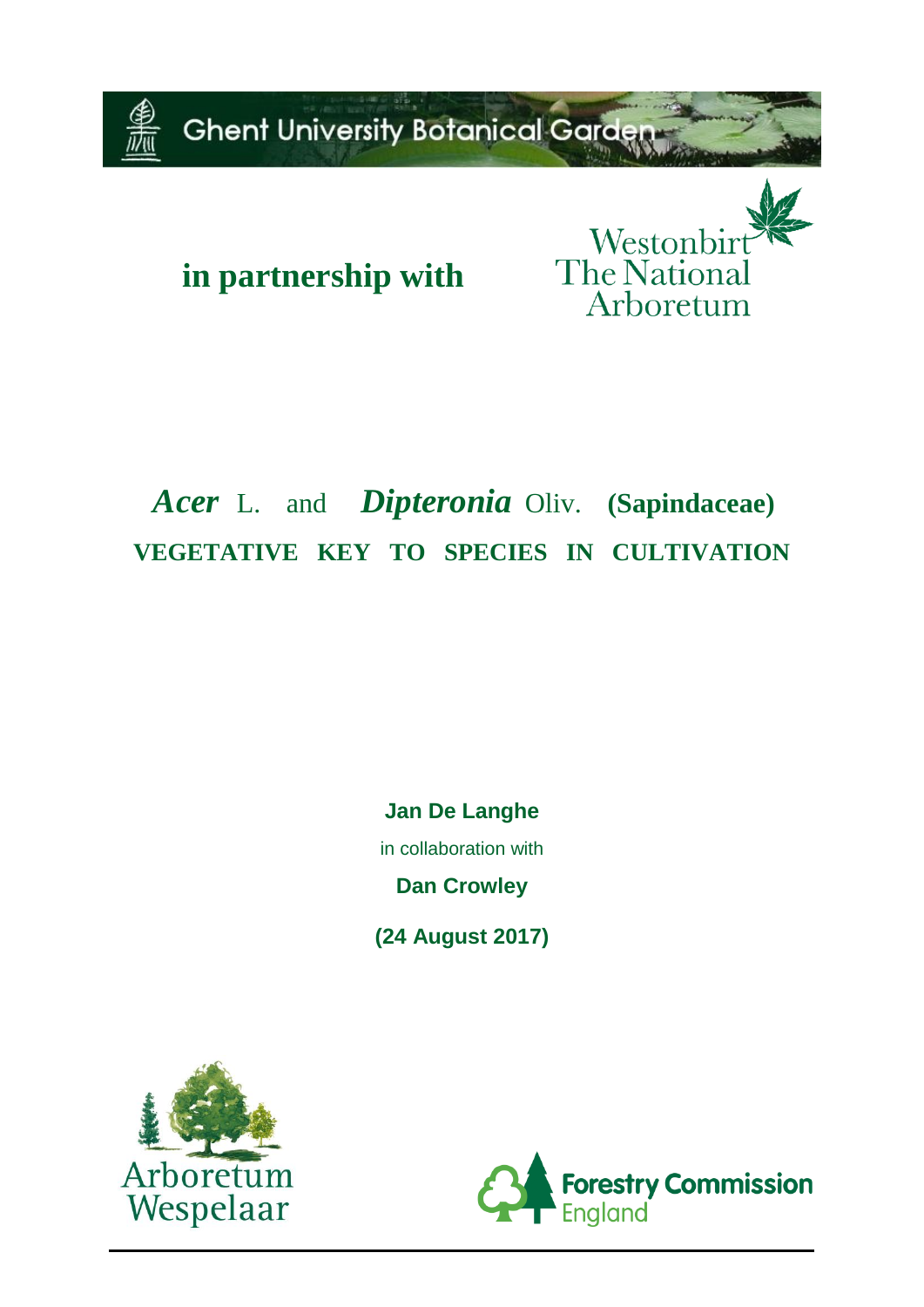### **Vegetative identification key.**

#### **Introduction:**

This key is based on vegetative characteristics, and therefore also of use when flowers and fruits are absent.

- Use a 10× hand lens to check bud scale scars, membranous pocket-like domatia, pubescence, marginal teeth and venation pattern in general.
- Look at the entire plant. Young specimens, shade and strong shoots give an atypical view.
- Beware of hybridisation, especially with plants raised from seed other than wild origin.

#### **Abbreviations used in this key:**

- $\overline{L/W}$  = length/width
- $-LS$  = lower surface<br> $-LS$  = upper surface
- **US** = upper surface

#### **Taxa treated in this key:** → p**16.**

#### **Taxa** referred to synonymy in this key:  $\rightarrow$  p17.

**Remarks:** → p**17.**

#### **References:**

- herbarium Royal Botanic Gardens Edinburgh
- herbarium Royal Botanic Gardens Kew
- JDL herbarium
- living specimens, in various arboreta, botanic gardens and collections
- literature:

**Bean, W.J. -** (1976) - *Acer* in Trees and Shrubs hardy in the British Isles vol.1, p.185-240. <u>online edition</u><br>**Bean, W.J. -** (1988) - *Acer* in Trees and Shrubs hardy in the British Isles Supplement, p.36-62.

**Chen** - (2010) - A New species of *Acer* (**Aceraceae**) from Northern Thailand, Blumea 55, 242-245 **de Jong, P.C.** - (1989) - *Acer* in European Garden Flora vol.5, p.131-153.

E**om, de Jong and Chang** - (2011) - A reappraisal of the *Acer wilsonii* complex and related species in China, Korean J. Pl. Taxon, vol 41/4 p.329-337.<br>F**ang, W. -** (1939) - *Acer* in A Monograph of Chinese Aceraceae, 346

**Li Hui-Lin. -** (1963) - **Acer** in Woody Flora of Taiwan, p.485-491.<br>**Ogata, K. - (**1965) - A dendrological study of the Japanese **Aceraceae**, Bull. Tokyo Univ.? Forests no. 60, p.1-99.<br>**Ogata, K. - (1**993) - A**cer** in Flo

- 
- 

RHS - (2014) - *Acer* in The Hillier Manual of Trees & Shrubs, p.15-26.<br>Sargent, C.S. - (1921) - A*cer* in Manual of the trees of North America, p.681-702.<br>Schneider, C.K. - (1912) - *Acer* in Illustriertes Handbuch der La

## **Aknowledgements:**

The authors are particularly grateful to Hugh Angus, Wolfgang Bopp, Piotr Banaszczak, Mona Bourell, Koen Camelbeke, Barry Clarke, Allen Coombes, Herlinde De Jaeck, Piet de Jong, Philippe de Spoelberch, Maurice Foster, Francisco Garin, Paul Goetghebeur, Peter Gregory, John Grimshaw, Tom Hudson, Douglas Justice, Isabel Larridon, Andy Marsh, Jean Merret, Keith Rushforth, Jan Van Bogaert, Cor van Gelderen, Beryl Zhuang and Rolf Zumbrunn for extra help with constructive comments and specimens or testing the key during various stages of development.<br>Their explicit thanks for support goes to Arboretum Keracoual, Arboretum W **Gardens and Arboretum, Iturraran Botanical Garden, Royal Botanic Gardens Edinburgh, Royal Botanic Gardens Kew and Wakehurst, Tregrehan Garden, Westonbirt Arboretum, the staff at RBG Edinburgh Herbarium and RBG Kew Herbarium.**

#### Copyright © 2017 **Jan De Langhe and Dan Crowley**

Non-commercial use authorized with mentioning **"Jan De Langhe - Ghent University BG** and **Dan Crowley - Westonbirt Arboretum".**

## **[Plantentuin Universiteit Gent](http://www.plantentuin.ugent.be/)**

## **[Arboretum Wespelaar](http://www.arboretumwespelaar.be/EN/Identification_keys_and_illustrations/)**

## **[Westonbirt Arboretum](http://www.forestry.gov.uk/westonbirt-trees)**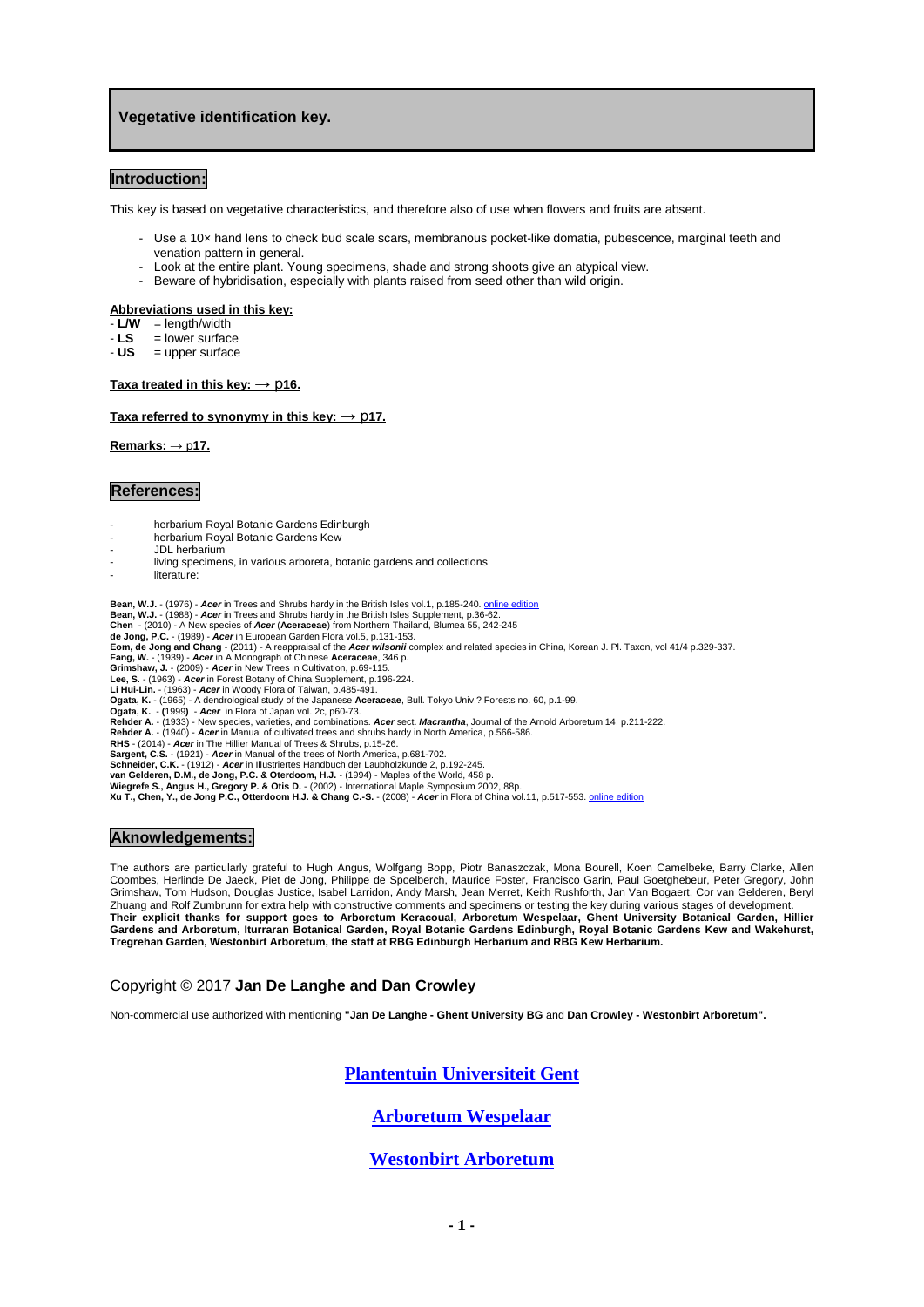**KEY TO GENERA**

**Leaves pinnately compound, leaflets 7-13(**-15**). Current year shoot base with scars scarcely apparent (10× LENS) [**samara orbicular or obovate-orbicular**].** ............................................ *Dipteronia*

**Leaves simple, OR palmately compound, OR IF pinnately compound then leaflets 3-7(**-9**). Current year shoot base clearly with 2-many pairs of bud scale scars (10× LENS) [**samara winglike**].** ........................................................................................................................................... *Acer*

**KEY TO genus** *Dipteronia*

**Rachis and petiolules initially green. Lateral petiolule 2-10(**-20**) mm, often clearly increasing in length from top to base of rachis [**samara obovate to orbicular <3 cm**].** ......................... *D. sinensis*

**Rachis and petiolules initially pruinose. Lateral petiolule ≤8 mm, usually +/- equal in length along rachis [**samara orbicular ≥5 cm**].** .............................................................................. *D. dyeriana*

## **KEY TO GROUPS for genus** *Acer*

|  | 01 a Plant wintergreen AND lamina unlobed or 0-3-lobed, LS often distinctly glaucous.                                                                                           |
|--|---------------------------------------------------------------------------------------------------------------------------------------------------------------------------------|
|  | b Plant deciduous, OR lamina compound or 3-more lobed, OR LS (yellowish)green.  02                                                                                              |
|  | 02 a Leaves predominantly compound. Negundo, Pentaphylla and Trifoliata  GROUP B $\rightarrow$ p4                                                                               |
|  |                                                                                                                                                                                 |
|  | 03 a Petiole lactiferous (shoots, buds and larger veins may be lactiferous too).  04                                                                                            |
|  |                                                                                                                                                                                 |
|  | 04 a Second year and older branch wood green, not woody (sometimes red to brown in part,<br>sometimes with bluish bloom). Macrophylla and Platanoidea  GROUP C $\rightarrow$ p4 |
|  | b Second year and older branch wood grey to brown and woody, often striate.  05                                                                                                 |
|  | 05 a Well developed shoot at base with 8-12 pairs of bud scale scars AND lamina                                                                                                 |
|  | b Well developed shoot at base with 5-8 pairs of bud scale scars (10x LENS) AND lamina<br>predominantly 3-5-lobed, OR lamina predominantly 5-9-lobed. Platanoidea  06           |
|  |                                                                                                                                                                                 |
|  |                                                                                                                                                                                 |
|  | 07 a Well developed shoot at base with >4 pairs of bud scale scars (10x LENS).                                                                                                  |
|  | b Well developed shoot at base with 2-4 pairs of bud scale scars (10x LENS).<br>(Arguta, Glabra, Macrantha, Palmata, Parviflora, Spicata and Wardiana)  10                      |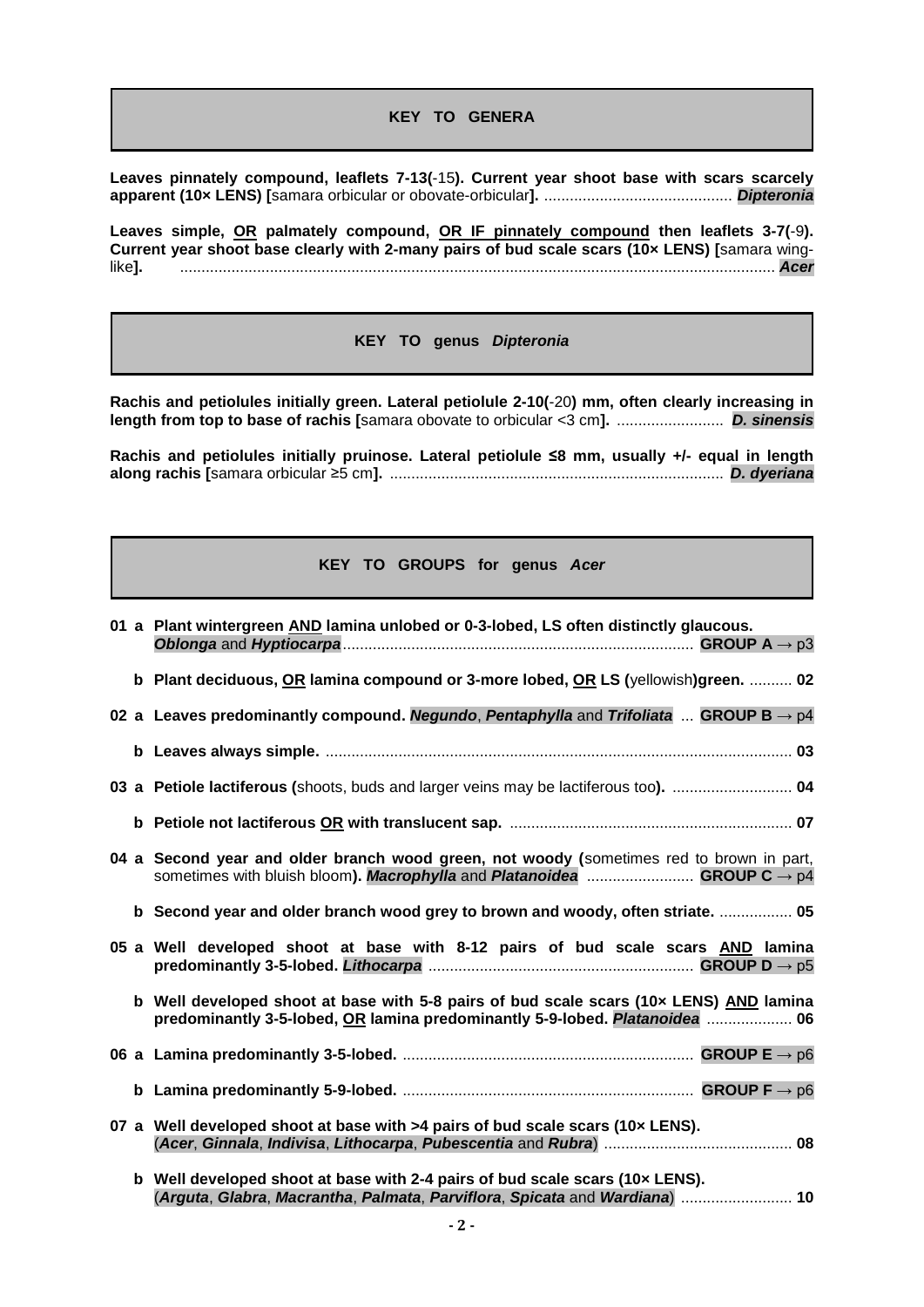|  | 08 a Lamina unlobed or 0-3-lobed, 5-lobed laminas absent.                                                                                             |  |
|--|-------------------------------------------------------------------------------------------------------------------------------------------------------|--|
|  |                                                                                                                                                       |  |
|  |                                                                                                                                                       |  |
|  | 09 a Terminal lobe predominantly with 6-numerous teeth/side.                                                                                          |  |
|  | b Terminal lobe predominantly with 0-6 teeth/side. Acer, Lithocarpa  GROUP I $\rightarrow$ p9                                                         |  |
|  | 10 a Bud stipitate (10x LENS, remove petiole if necessary).                                                                                           |  |
|  |                                                                                                                                                       |  |
|  | 11 a Lamina LS basal vein axils without membranous pockets (10x LENS).<br>Arguta, Glabra, Macrantha, Parviflora, Spicata and Wardiana  GROUP J -> p10 |  |
|  | b Lamina LS basal vein axils, and often also secondary vein axils with (sometimes tiny)                                                               |  |
|  | 12 a Lamina predominantly unlobed or unlobed to 3-lobed.  GROUP $K \rightarrow p11$                                                                   |  |
|  |                                                                                                                                                       |  |
|  |                                                                                                                                                       |  |
|  |                                                                                                                                                       |  |
|  |                                                                                                                                                       |  |
|  |                                                                                                                                                       |  |
|  | 15 a Lamina 3-5(-more)-lobed, 5-lobed lamina ALWAYS present.  GROUP O → p13                                                                           |  |
|  |                                                                                                                                                       |  |

### **GROUP A (***Oblonga* and *Hyptiocarpa***):**

**Plant wintergreen AND lamina unlobed or unlobed to 3-lobed, LS often distinctly glaucous. 01 a Lamina unlobed to 3-lobed.** ........................................................................................... *A. paxii* **b Lamina unlobed (**juvenile growth sometimes 3-lobed**).** ............................................................ **02 02 a Lamina LS pubescent (10× LENS** - fading in autumn**).** ................................. *A. coriaceifolium* **b Lamina LS glabrous (10× LENS).** ............................................................................................ **03 03 a Lamina midvein length/petiole length ratio 6/1-8/1.** ................................... *A. pinnatinervium* **b Lamina midvein length/petiole length ratio 2/1-4/1.** .............................................................. **04 04 a Lamina LS secondary veins 5-6/side.** .................................................................... *A. laurinum* **b Lamina LS secondary veins 6-8(**-more**)/side.** ........................................................................ **05 05 a Lamina largest width below the middle, acumen with acute point.** ................. *A. oblongum* **b Lamina largest width in the middle, acumen with blunt point.** ........... *A. albopurpurascens*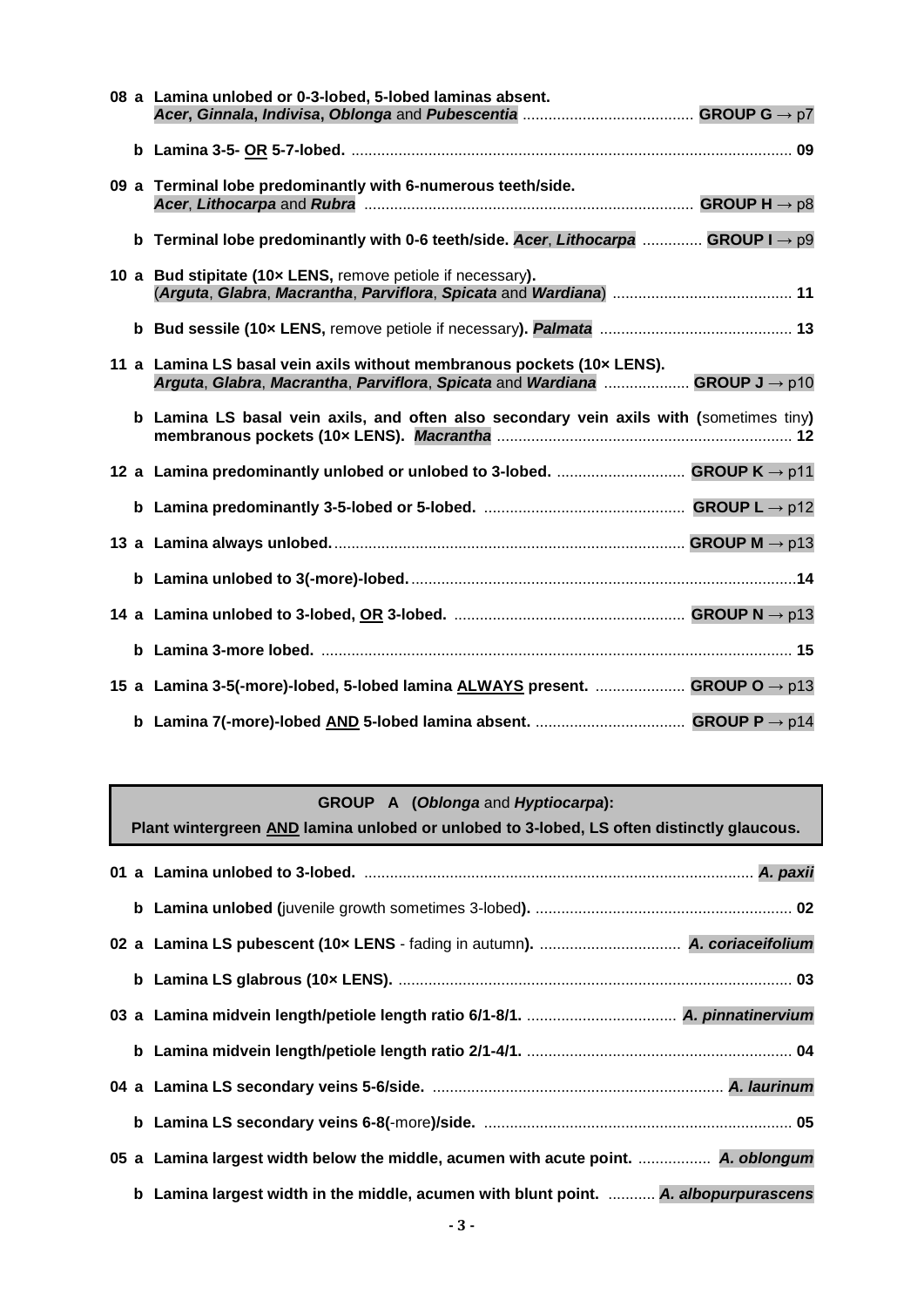## **GROUP B (***Negundo*, *Pentaphylla* and *Trifoliata***): Leaves predominantly compound.**

|  | 02 a Terminal bud covered by 2 green/reddish +/- valvate scales, shoot at base with <5 pairs                                                                                      |
|--|-----------------------------------------------------------------------------------------------------------------------------------------------------------------------------------|
|  | b Terminal bud covered by ≥4 dark brown/black imbricate scales, shoot at base with >5                                                                                             |
|  | 03 a Second year shoot predominantly brown and fully brown after 2 years.  A. cissifolium                                                                                         |
|  | b Second year shoot green (sometimes purplish) and usually so on older branch-wood.  04                                                                                           |
|  | 04 a Leaflets always 3, margin predominantly entire to dentate in apical part.  A. henryi                                                                                         |
|  | b Leaflets 3-5(-9), IF always 3-foliolate, then margin predominantly serrate to dentate/lobed                                                                                     |
|  | Shoot predominantly glabrous (10x LENS).                                                                                                                                          |
|  | - Leaflets 3-7(-9). Margin irregularly lobed or dentate to sub-entire (10x LENS).  A. negundo var. negundo                                                                        |
|  | - Leaflets 3(-5). Margin regularly coarsely serrate (10x LENS).  A. negundo var. mexicanum                                                                                        |
|  | Shoot pubescent (10x LENS).                                                                                                                                                       |
|  | - Leaflets 3(-5), LS glabrous to slightly pubescent on midvein (10x LENS).  A. negundo var. texanum                                                                               |
|  | - Leaflets 3-7, LS at first densely white pubescent (10x LENS).  A. negundo var. californicum                                                                                     |
|  | 05 a Petiole glabrous. Leaflet margin +/- regularly serrate, predominantly with ≥10 teeth/side.                                                                                   |
|  | b Petiole pubescent. Leaflet margin +/- entire to coarsely and bluntly dentate, or dentate to                                                                                     |
|  | 06 a Bark coarse and fibrous, vertically fissured. Leaflet LS pubescence predominantly                                                                                            |
|  | b Bark smooth or peeling. Leaflet LS pubescent on venation and surface (10x LENS).  07                                                                                            |
|  | 07 a Bark peeling in papery curls. Lateral leaflet margin irregularly dentate/lobed, with 2-3<br>teeth or lobes/side usually clearly decreasing in size towards apex.  A. griseum |
|  | b Bark +/- smooth, not peeling. Lateral leaflet margin variable: +/- undulate and from entire                                                                                     |
|  |                                                                                                                                                                                   |
|  | GROUP C (Macrophylla and Platanoidea):                                                                                                                                            |

**Second year and older branch wood green, not woody.**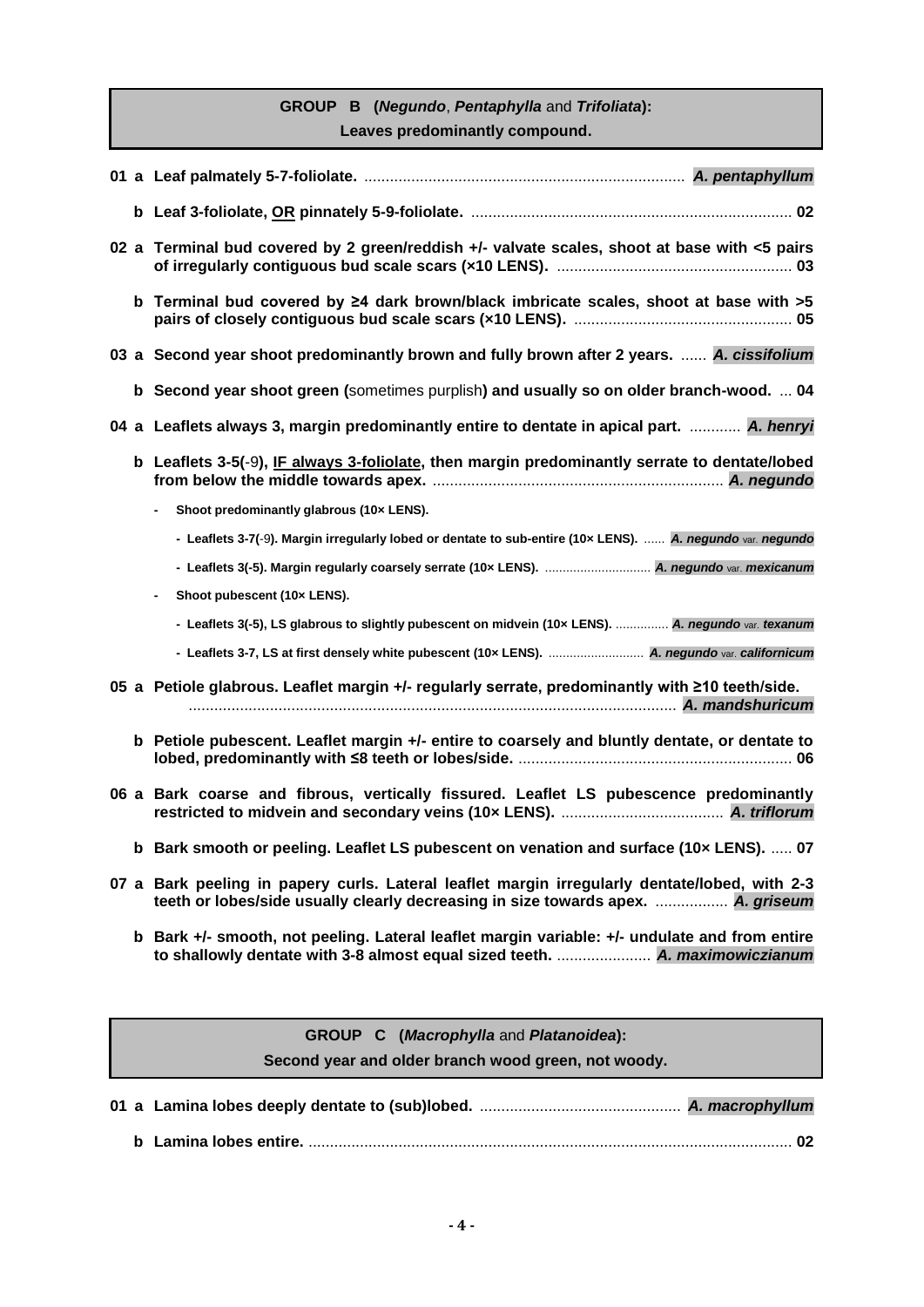| b |                                                                                          |
|---|------------------------------------------------------------------------------------------|
|   |                                                                                          |
|   |                                                                                          |
|   | 09 a Terminal lobe predominantly wider than long ('broad shouldered lamina').  A. amplum |
| b |                                                                                          |
|   | 10 a Lamina predominantly 5-7 lobed. Terminal lobe predominantly <1/2 midvein length.    |
| b | Lamina predominantly 5-lobed. Terminal lobe predominantly >1/2 midvein length.           |

## **GROUP D (***Lithocarpa***):**

**Well developed shoot at base with 8-12 pairs of bud scale scars (10× LENS) AND lamina predominantly 3-5-lobed.**

|  | 02 a Current year shoot and petiole soon glabrescent (10x LENS). Lamina terminal lobe apex |
|--|--------------------------------------------------------------------------------------------|
|  | b Current year shoot and petiole +/- appressed pubescent (10x LENS). Lamina terminal       |
|  |                                                                                            |
|  |                                                                                            |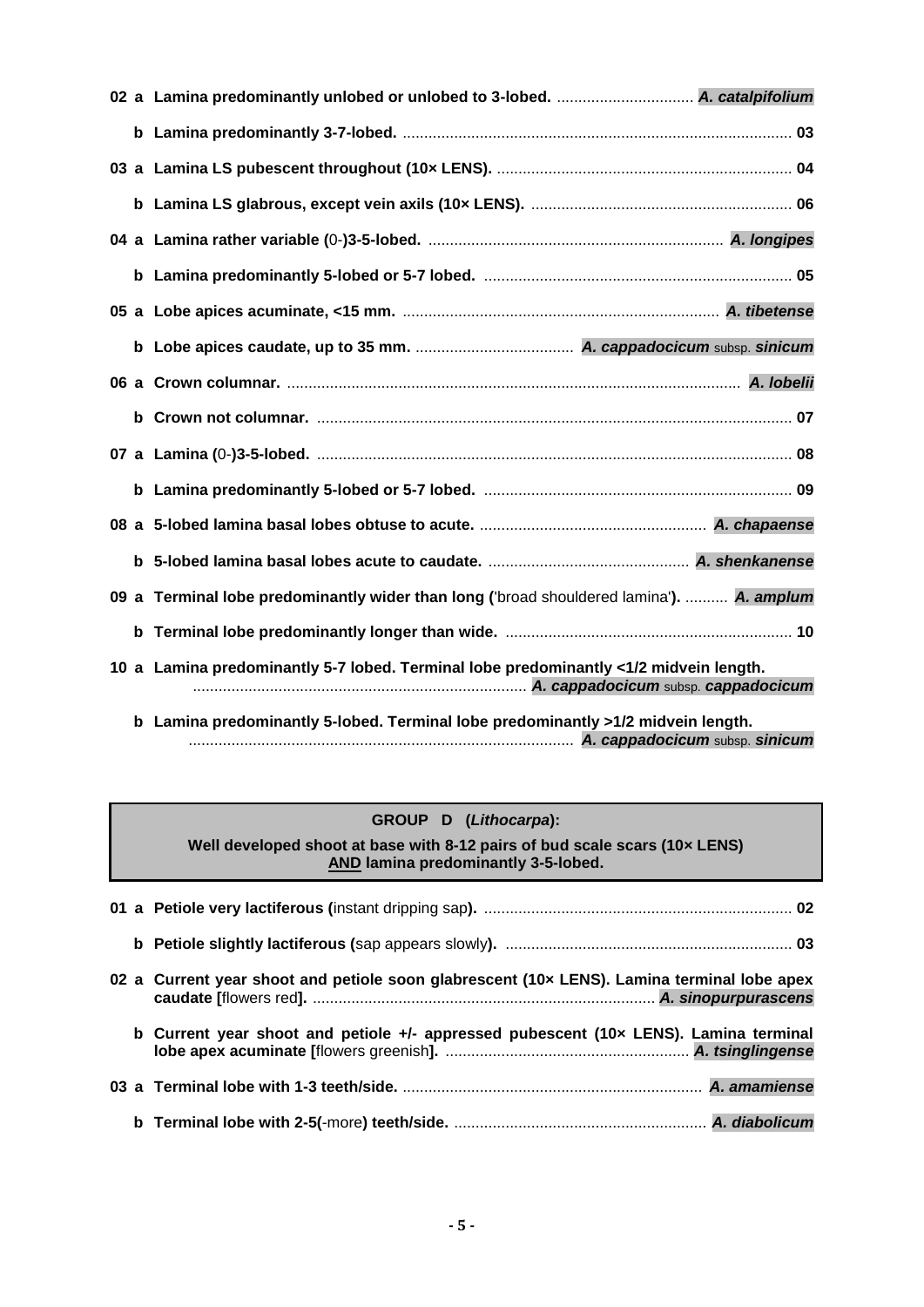## **GROUP E (***Platanoidea***): Well developed shoot at base with 5-8 pairs of bud scale scars (10× LENS) AND Lamina 3-5-lobed or 5-lobed.**

| b Lamina LS glabrous, or pubescence restricted to (basal) vein axils (10x LENS).  05     |  |
|------------------------------------------------------------------------------------------|--|
|                                                                                          |  |
| b Terminal and/or lateral lobe apices acute to acuminate or caudate.  03                 |  |
|                                                                                          |  |
|                                                                                          |  |
| 04 a Shoot glabrous (10× LENS). Lamina width ≤midvein length.  A. miaotaiense            |  |
| b Shoot pubescent (10× LENS). Lamina width ≥midvein length.  A. miyabei                  |  |
|                                                                                          |  |
|                                                                                          |  |
|                                                                                          |  |
|                                                                                          |  |
|                                                                                          |  |
| 07 a Lamina LS vein axils glabrous (10x LENS). Lobes occasionally dentate.  A. truncatum |  |
|                                                                                          |  |
|                                                                                          |  |

## **GROUP F (***Platanoidea***): Lamina 5-9-lobed.**

|  | 02 a Lamina base shallowly to deeply cordate. LS basal vein axils brownish pubescent (10x |
|--|-------------------------------------------------------------------------------------------|
|  | b Lamina base truncate to sub-cordate. LS basal vein axils pale pubescent (10x LENS).     |
|  |                                                                                           |
|  |                                                                                           |
|  |                                                                                           |
|  |                                                                                           |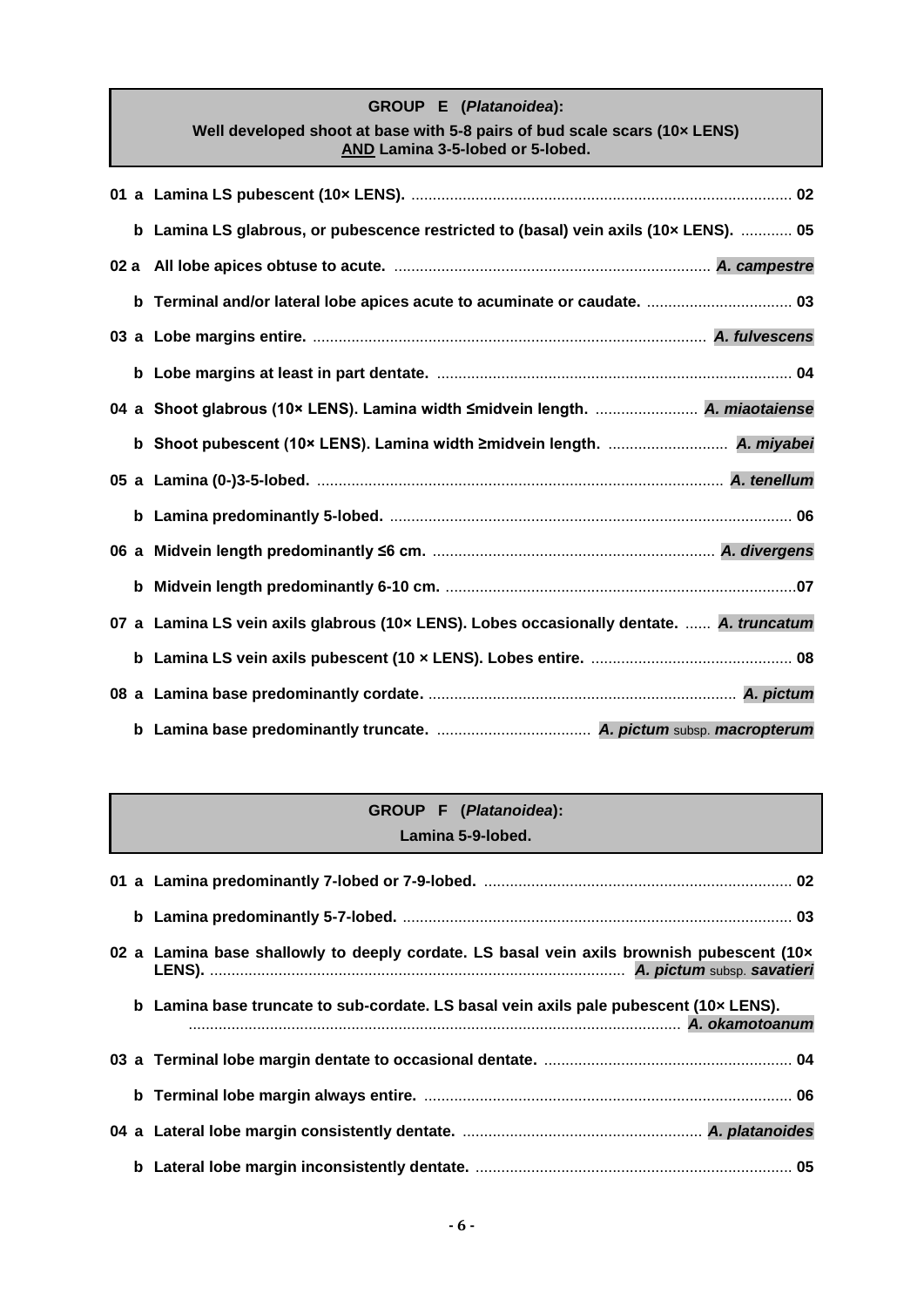|  | b Lamina LS pubescent at least in vein axils (10x LENS).  A. pictum sensu lato                                         |
|--|------------------------------------------------------------------------------------------------------------------------|
|  | $\blacksquare$                                                                                                         |
|  | Lamina LS glabrous, OR only pubescent in vein axils or along midvein and secondary veins (10x LENS).<br>$\blacksquare$ |
|  | $\blacksquare$                                                                                                         |
|  | Lobes ≥halfway lamina.<br>$\blacksquare$                                                                               |
|  | - Lamina LS glabrous except secondary vein axils (10x LENS).  A. pictum subsp. dissectum                               |
|  | - Lamina LS pubescent along veins (10x LENS).  A. pictum subsp. dissectum f. connivens                                 |

## **GROUP G (***Acer***,** *Ginnala***,** *Indivisa***,** *Oblonga***,** *Pubescentia***): Lamina unlobed or 0-3-lobed, 5-lobed laminas absent.**

|   | 02 a Plant deciduous. Petiole at least in part of foliage > lamina midvein length.  03             |
|---|----------------------------------------------------------------------------------------------------|
|   |                                                                                                    |
|   |                                                                                                    |
| b |                                                                                                    |
|   |                                                                                                    |
|   |                                                                                                    |
|   |                                                                                                    |
|   |                                                                                                    |
|   |                                                                                                    |
| b |                                                                                                    |
|   |                                                                                                    |
| b |                                                                                                    |
|   | 08 a Margin +/- irregularly coarsely serrate, >5 teeth >1 mm/side (10x LENS).  A. pycnanthum       |
| b | Margin entire to finely serrate, teeth predominantly <1 mm (10x LENS). . A. buergerianum           |
|   |                                                                                                    |
|   |                                                                                                    |
|   | Lamina midvein length predominantly <5 cm (strong shoots excluded).  A. tataricum subsp. semenovii |
|   | Lamina midvein length predominantly 7-12 cm.                                                       |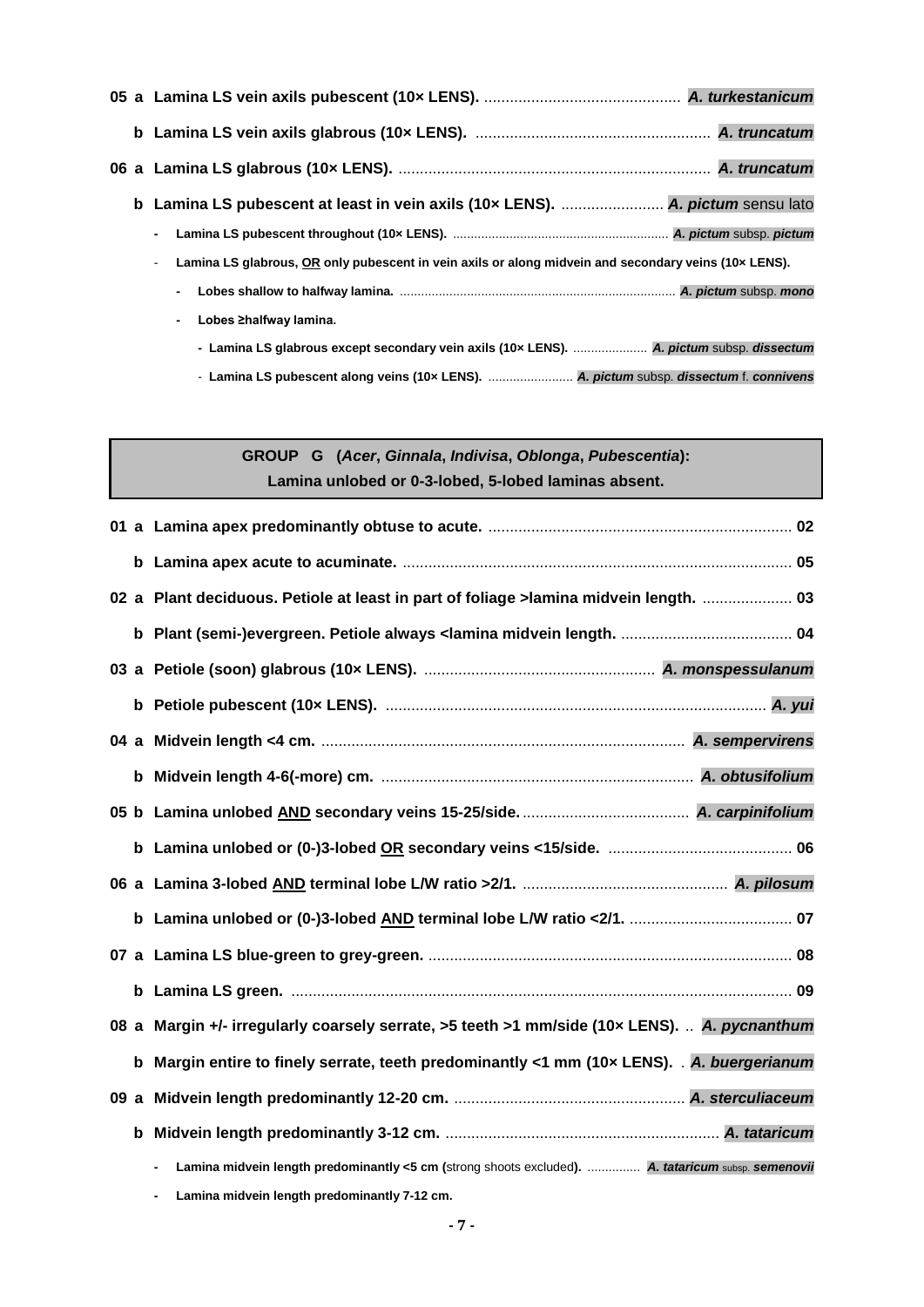| - Lamina predominantly unlobed, or with shallow lobes <1 cm deep.  A. tataricum subsp. tataricum |  |
|--------------------------------------------------------------------------------------------------|--|
|                                                                                                  |  |

|  | <b>GROUP H</b> (Acer, Lithocarpa and Rubra): |
|--|----------------------------------------------|
|  | Lamina 3-5- OR 5-7-lobed.                    |
|  | Terminal lobe with 6-numerous teeth/side.    |

| b    |                                                                                                                              |
|------|------------------------------------------------------------------------------------------------------------------------------|
| 02 a | Midvein length <7 cm, terminal lobe predominantly ≥1/2 midvein length.  A. granatense                                        |
| b    | Midvein length 6-12 cm, terminal lobe predominantly <1/2 midvein length.  A. opalus                                          |
|      | Mature lamina predominantly >10 cm wide, rather thick, LS densely pubescent.  A. opalus subsp. obtusatum<br>$\blacksquare$   |
|      | Mature lamina predominantly <10 cm wide, rather thin, LS pubescent along veins.  A. opalus subsp. opalus                     |
|      |                                                                                                                              |
| b    |                                                                                                                              |
| 04   |                                                                                                                              |
| b    |                                                                                                                              |
| 05 a |                                                                                                                              |
| b    |                                                                                                                              |
|      |                                                                                                                              |
| b    | Lamina LS pubescence restricted to vein axils (10 x LENS).  A. heldreichii                                                   |
|      |                                                                                                                              |
|      | Terminal lobe L/W ratio predominantly <2/1.<br>$\blacksquare$                                                                |
|      |                                                                                                                              |
|      |                                                                                                                              |
|      |                                                                                                                              |
|      | Midvein length 15-30 cm AND margin regularly dentate A. sterculiaceum subsp. sterculiaceum                                   |
|      | Midvein length 10-15 cm AND margin irregularly dentate.  A. sterculiaceum subsp. franchetii                                  |
|      |                                                                                                                              |
|      | 08 a Lamina lobe apices conspicuously acuminate to caudate, ≥1 cm long.  A. caesium                                          |
|      | - Lamina (3-)5-7-lobed. Current year (and often 2 <sup>nd</sup> year) shoot prominently bloomed.  A. caesium subsp. giraldii |
|      |                                                                                                                              |
|      |                                                                                                                              |
|      | 09 a Bud brownish. Lamina often remarkably large, Ø 15-30 cm.  A. velutinum                                                  |
|      |                                                                                                                              |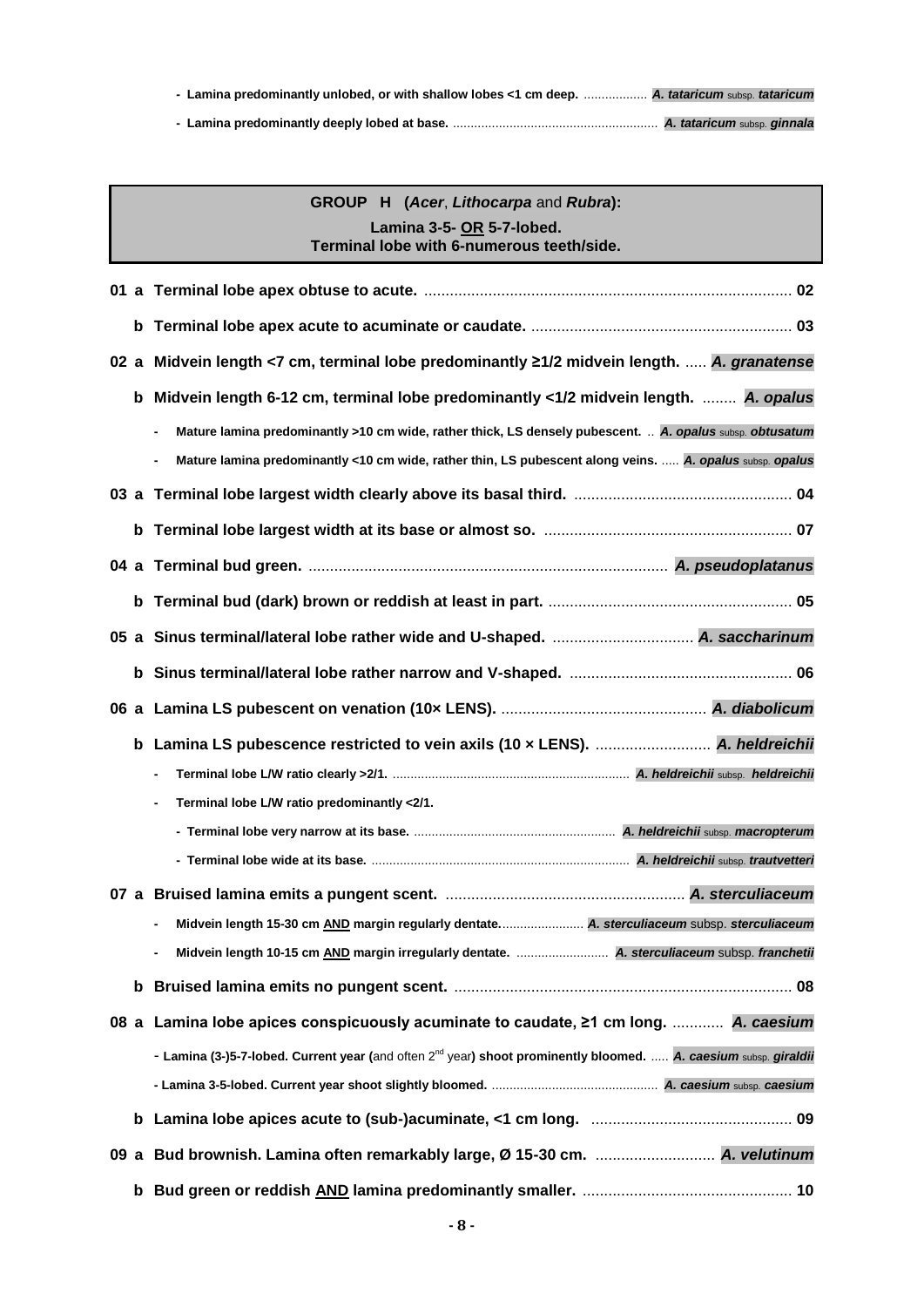### **10 a Terminal bud green. Lamina terminal lobe with ≥5 secondary veins/side longer than 1 cm.**  ................................................................................................................ *A. pseudoplatanus*

**b Terminal bud green to reddish. Lamina terminal lobe with <5 secondary veins/side longer than 1 cm.** ................................................................................................................... *A. rubrum*

## **GROUP I (***Acer* and *Lithocarpa***): Lamina 3-5- OR 5-7-lobed. Lamina terminal lobe predominantly with 0-6 teeth/side.**

|    |   | 01 a Petiole slightly lactiferous (sap appears slowly) OR bruised lamina emits a pungent scent.                            |
|----|---|----------------------------------------------------------------------------------------------------------------------------|
|    |   | b Petiole not lactiferous AND bruised lamina emits no pungent scent.  02                                                   |
|    |   |                                                                                                                            |
|    |   |                                                                                                                            |
|    |   |                                                                                                                            |
|    |   |                                                                                                                            |
|    |   | 04 a Lamina midvein length predominantly >10 cm AND lobe apices acuminate.  05                                             |
|    |   | b Lamina midvein length predominantly <10 cm OR lobe apices blunt to acute.  07                                            |
|    |   |                                                                                                                            |
|    |   |                                                                                                                            |
|    |   |                                                                                                                            |
|    |   |                                                                                                                            |
|    |   | 07 a Petiole predominantly 2midvein length <b>AND</b> terminal lobe base <lobe (basal="" length="" lobe<="" td=""></lobe>  |
|    |   | b Petiole predominantly <midvein base="" length,="" lobe="" or="" terminal="">lobe length (basal lobe</midvein>            |
|    |   |                                                                                                                            |
|    |   |                                                                                                                            |
|    |   |                                                                                                                            |
|    |   | Lamina margin with obtuse to acute or acute to acuminate teeth.                                                            |
|    |   |                                                                                                                            |
|    |   | - Lamina LS green: - Lamina lobe apices acute to acuminate.  A. hyrcanum subsp. tauricolum                                 |
|    |   |                                                                                                                            |
| 09 |   |                                                                                                                            |
|    |   | Mature lamina predominantly >10 cm wide, rather thick, LS densely pubescent.  A. opalus subsp. obtusatum<br>$\blacksquare$ |
|    |   | Mature lamina predominantly <10 cm wide, rather thin, LS pubescent along veins.  A. opalus subsp. opalus<br>$\blacksquare$ |
|    | b |                                                                                                                            |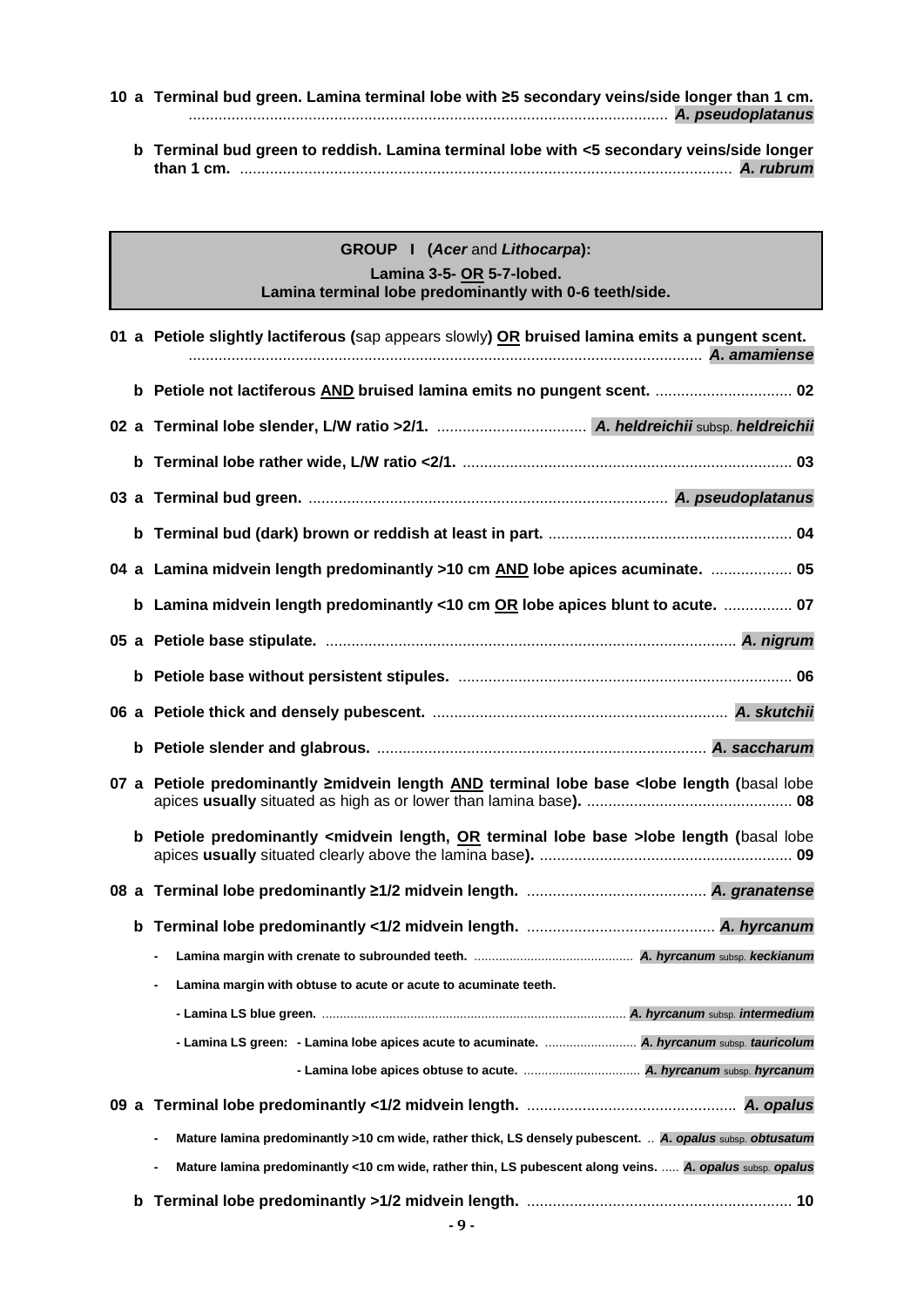- **10 a Lamina LS (yellowish)green AND terminal lobe apex acuminate/caudate.** .. *A. leucoderme*
	- **b Lamina LS pale green to greyish green AND terminal lobe apex +/- acute.** ...................... **11**
- **11 a Lamina lobe apices rounded to acute, LS venation pubescent with rather long forward directed hairs.** ....................................................................................................... *A. floridanum*
	- **b Lamina lobe apices rounded, LS venation pubescent with rather short spreading hairs.** ................................................................................................................. *A. grandidentatum*

**GROUP J (***Arguta*, *Glabra*, *Macrantha*, *Parviflora*, *Spicata* and *Wardiana***): Lamina LS basal vein axils without membranous pockets (10× LENS).**

|      |   | 02 a Lamina often with 2 shallow lateral lobes, base truncate to rounded or shallowly cordate.             |
|------|---|------------------------------------------------------------------------------------------------------------|
|      |   | Multi-stemmed with invasive suckers from base. Lamina often <5 cm. . A. stachyophyllum subsp. betulifolium |
|      |   |                                                                                                            |
|      |   |                                                                                                            |
| 03 a |   | Tertiary veins deeply impressed on lamina US, elevated on LS.  A. distylum                                 |
|      | b | Tertiary veins rather poorly visible to the naked eye on both sides.  A. sikkimense                        |
|      |   | 04 a Lamina LS pale green to blue-green AND completely glabrous (10x LENS).  A. glabrum                    |
|      |   |                                                                                                            |
|      |   |                                                                                                            |
|      |   | b Lamina LS green to grey-green AND at least pubescent in vein axils (10x LENS).  05                       |
|      |   | 05 a Terminal lobe coarsely serrate/dentate, predominantly with ≤15 teeth/side.  06                        |
|      | b | Terminal lobe rather finely serrate to double-serrate, with >15 teeth/side.  08                            |
|      |   | 06 a Terminal lobe widening at its base, sinus with lateral lobe wide.  A. spicatum                        |
|      | b | Terminal lobe narrowing at its base, sinus with lateral lobe narrow.  07                                   |
|      |   | 07 a Lamina base deeply cordate, midvein length predominantly >10 cm.  A. ukurunduense                     |
|      |   | b Lamina base shallowly cordate, midvein length predominantly <10 cm.  A. barbinerve                       |
|      |   |                                                                                                            |
|      | b |                                                                                                            |
|      |   |                                                                                                            |
|      |   | b Lamina unlobed, or $(3-)5(-7)$ lobed AND terminal lobe L/W ratio predominantly <2/1.  10                 |
|      |   |                                                                                                            |
|      |   |                                                                                                            |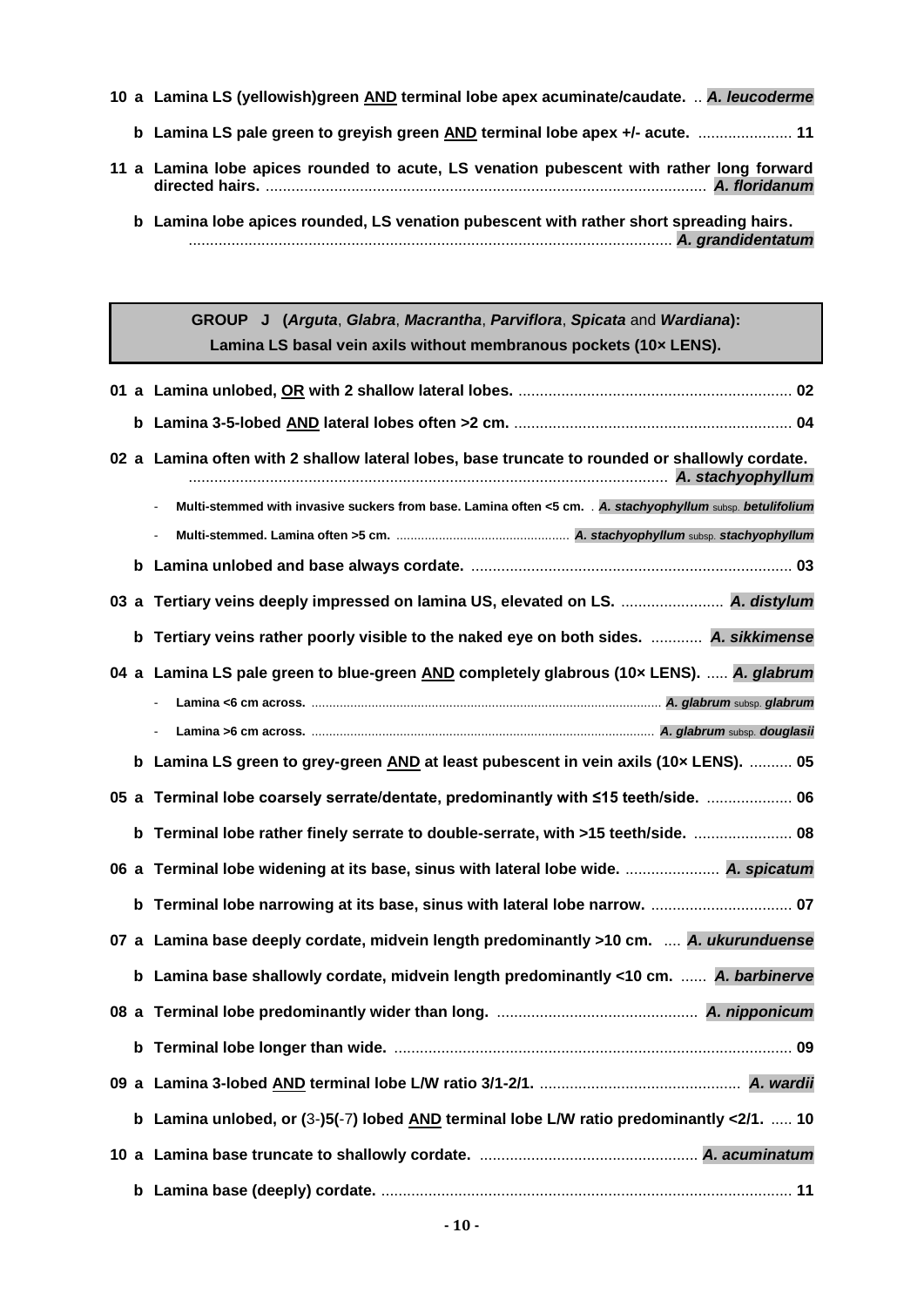| GROUP K (Macrantha):<br>Lamina LS vein axils with membranous pockets.<br>Lamina predominantly unlobed or unlobed to 3-lobed. |
|------------------------------------------------------------------------------------------------------------------------------|
|                                                                                                                              |
|                                                                                                                              |
|                                                                                                                              |
| b Lamina width 10-15(-more) cm and midvein length 12-25 cm.  A. pensylvanicum                                                |
|                                                                                                                              |
|                                                                                                                              |
|                                                                                                                              |
|                                                                                                                              |
|                                                                                                                              |
| b Lamina 10 x 4 cm AND petiole green (sometimes partly red).  A. caudatifolium                                               |
| 06 a Lamina predominantly distinctly lobed with apices acuminate to caudate.  A. forrestii                                   |
| b Lamina predominately unlobed; OR IF lobed then with apices obtuse to acute.  07                                            |
|                                                                                                                              |
|                                                                                                                              |
| 08 a Lamina LS membranous pockets obvious, ALSO in secondary/tertiary vein axils (10x                                        |
| b Lamina LS membranous pockets restricted to midvein/secondary vein axils (10x LENS).                                        |
| 09 a Lamina LS membranous pockets obvious, ALSO several in secondary/tertiary vein axils                                     |
| b Lamina LS membranous pockets restricted to basal vein axils, or to midvein/secondary                                       |
| 10 a Lateral lobes absent or with apices obtuse and below the middle. A. davidii subsp. davidii                              |
|                                                                                                                              |
| 11 a Lamina LS membranous pockets obvious in basal and midvein/secondary vein axils (10x                                     |
| b Lamina LS membranous pockets predominantly scarcely distinguishable in basal vein                                          |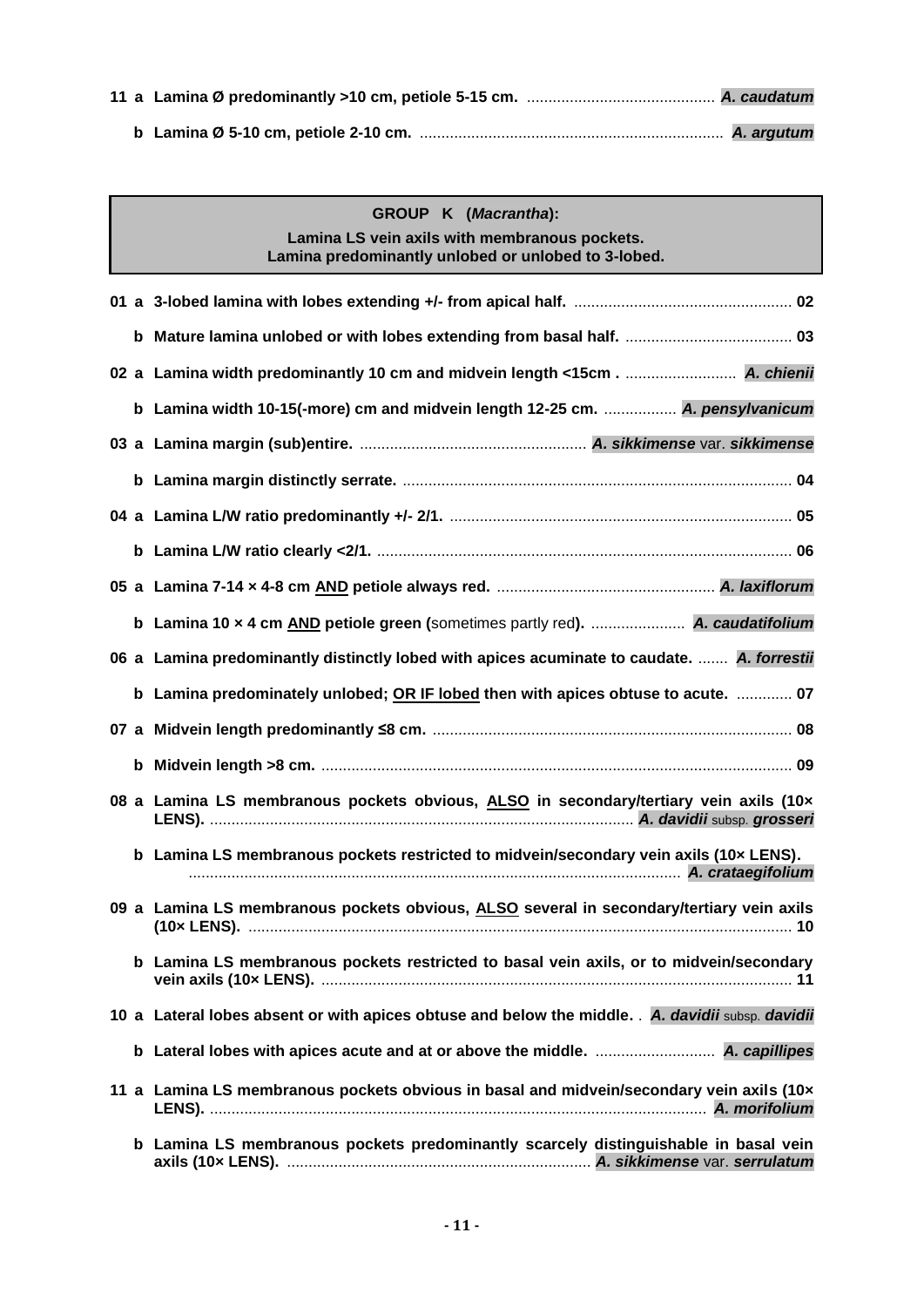## **GROUP L (***Macrantha***): Lamina LS vein axils with membranous pockets. Lamina predominantly 3-5-lobed or 5-lobed.**

|   | 02 01 a Lamina with sinus terminal/lateral lobe very narrow to overlapping.                                                      |
|---|----------------------------------------------------------------------------------------------------------------------------------|
|   |                                                                                                                                  |
|   |                                                                                                                                  |
| b | Terminal lobe L/W ratio clearly <2/1, apex acuminate to +/- caudate.  A. tschonoskii                                             |
|   |                                                                                                                                  |
|   | Lobes acuminate to +/- caudate. Shoot and petiole red to conspicuously so. . A. tschonoskii subsp. koreanum                      |
|   |                                                                                                                                  |
| b | Mature lamina outline variable, from ovate to ovate-orbicular, or ovate to obovate.  05                                          |
|   | 04 a Young shoot green. Lamina midvein length 12-25 cm.  A. pensylvanicum                                                        |
|   | b Young shoot +/- whitish-blue bloomed. Lamina midvein length <15 cm.  A. rufinerve                                              |
|   | 05 a Larger 5-lobed lamina width 12-15 cm AND outline pentagonal/orbicular. A. tegmentosum                                       |
| b |                                                                                                                                  |
|   |                                                                                                                                  |
|   | Mature lamina LS secondary veins pubescent with single hairs.  A. pectinatum subsp. pectinatum                                   |
|   | Petiole AND mature lamina LS secondary veins stellate pubescent.  A. pectinatum subsp. taronense<br>$\qquad \qquad \blacksquare$ |
| b | Lamina LS glabrous or almost so, or pubescence restricted to vein axils (10x LENS).  07                                          |
|   |                                                                                                                                  |
|   |                                                                                                                                  |
|   | 08 a Terminal lobe regularly finely serrate.  A. aff. pectinatum (e.g. BSWJ 8270, KR 3012)                                       |
|   | b Terminal lobe irregularly serrate to doubly serrate or lobulate-serrate.  A. maximowiczii                                      |
|   |                                                                                                                                  |
|   |                                                                                                                                  |
|   |                                                                                                                                  |
|   |                                                                                                                                  |
|   |                                                                                                                                  |
|   |                                                                                                                                  |
|   | 12 a Lamina LS with membranous pockets obvious, also several in tertiary vein axils $(10 \times$                                 |
|   | b Lamina LS with membranous pockets in secondary vein axils but predominantly absent                                             |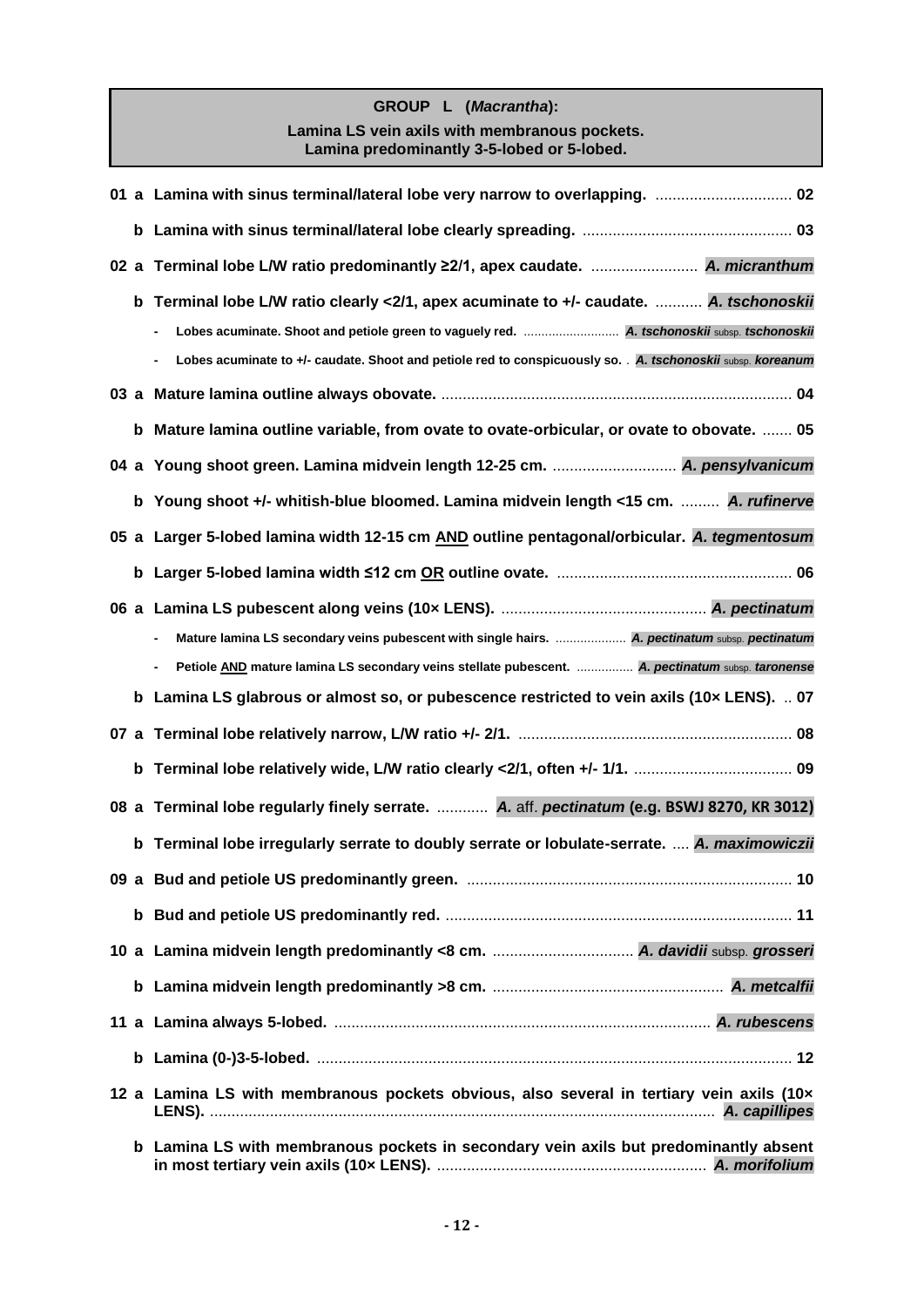## **GROUP M (***Palmata***): Lamina always unlobed.**

|  | 01 a Basal secondary veins ending between lamina basal third and apical half.  A. cordatum |
|--|--------------------------------------------------------------------------------------------|
|  |                                                                                            |
|  |                                                                                            |
|  |                                                                                            |
|  | $\sim$                                                                                     |
|  | $\blacksquare$                                                                             |

## **GROUP N (***Palmata***): Lamina unlobed to 3-lobed, OR 3-lobed.**

|  | 01 a Lamina terminal/lateral lobe sinus predominantly in basal third.  A. tutcheri     |
|--|----------------------------------------------------------------------------------------|
|  |                                                                                        |
|  |                                                                                        |
|  |                                                                                        |
|  | 03 a Larger mature lamina +/- as long as wide, sometimes wider than long.  A. wilsonii |
|  |                                                                                        |

## **GROUP O (***Palmata***):**

**Lamina 3-5(-more)-lobed, 5-lobed laminas ALWAYS present.**

|  | <b>b Lamina predominantly 5-lobed (sometimes few 3-4-lobed laminas present) AND base</b>               |
|--|--------------------------------------------------------------------------------------------------------|
|  | 03 a Petiole stout, thick and short: $\leq$ 1/3 midvein length, OR basal lobe lowermost margin         |
|  | b Petiole slender: predominantly ≥1/2 midvein length AND basal lobe lowermost margin                   |
|  | 04 a Lamina US secondary veins clearly impressed (mature lamina basal width predominantly +/-          |
|  | <b>b</b> Lamina US secondary veins +/- elevated (mature lamina basal width $1/2-3/4$ total width).  05 |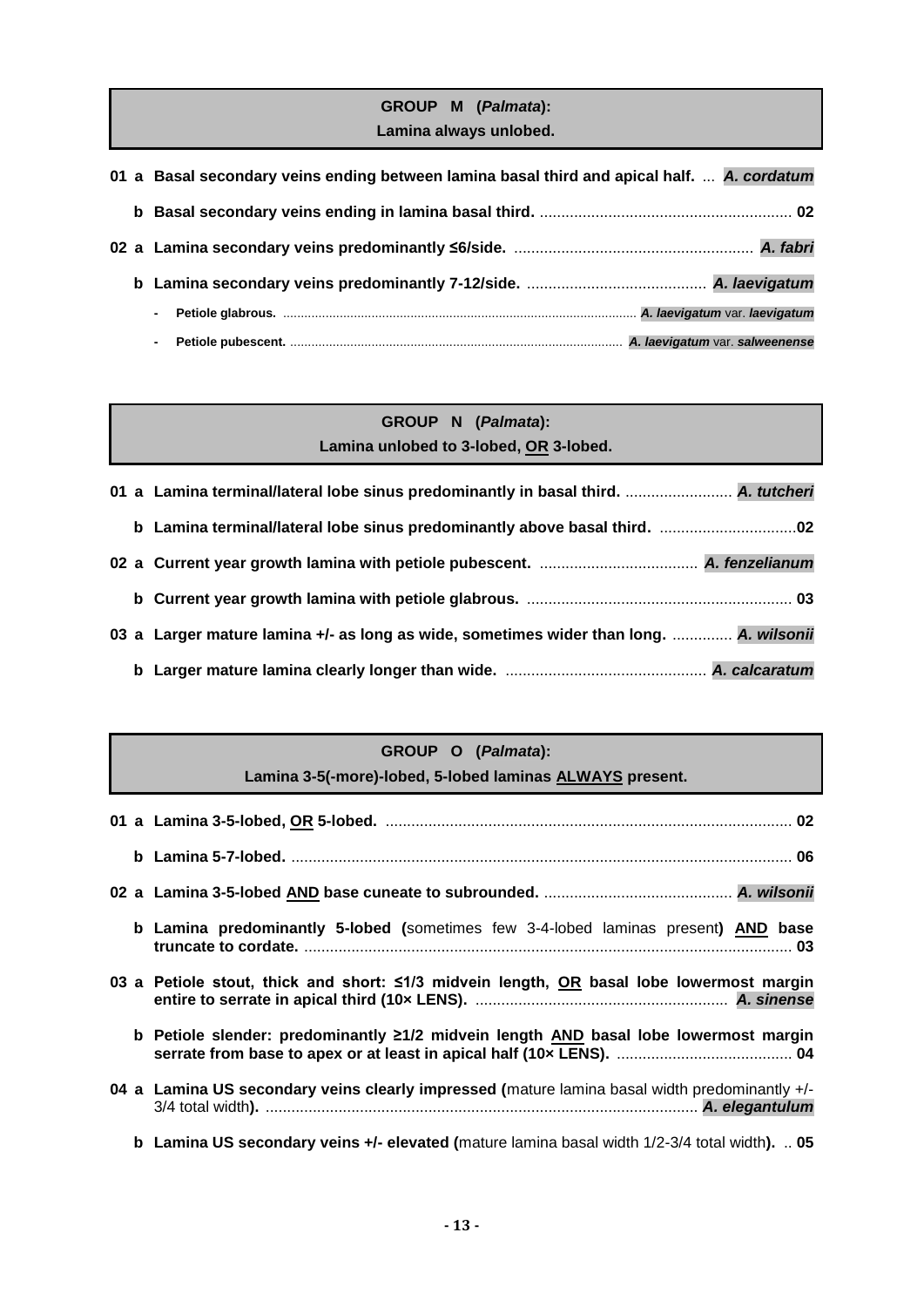|  | 05 a Lamina LS basal vein axils clearly pubescent (10x LENS).  A. oliverianum                 |
|--|-----------------------------------------------------------------------------------------------|
|  | b Lamina LS basal vein axils scarcely pubescent (10x LENS).  A. serrulatum                    |
|  |                                                                                               |
|  |                                                                                               |
|  | 07 a Lamina LS veinlets densely pubescent with remarkable tufts (10x LENS).  A. erianthum     |
|  |                                                                                               |
|  |                                                                                               |
|  |                                                                                               |
|  |                                                                                               |
|  | b Lamina margin regularly simple serrate (10x LENS).  A. amoenum var. amoenum                 |
|  |                                                                                               |
|  |                                                                                               |
|  | 11 a Terminal lobe LS rather finely serrate, with 2-more teeth between two secondary veins or |
|  | b Terminal lobe LS rather coarsely serrate, with 0-1 teeth between two secondary veins or     |

**their forks.** ............................................................................................................. *A. flabellatum*

# **GROUP P (***Palmata***): Lamina 7(-more)-lobed AND 5-lobed lamina absent.**

|             | 03 a Petiole and lamina LS (soon) glabrous, except vein axils (10x LENS).  A. shirasawanum |
|-------------|--------------------------------------------------------------------------------------------|
|             | b Petiole AND lamina LS secondary veins pubescent with long hairs (10x LENS).  04          |
| 04          |                                                                                            |
| $\mathbf b$ | Terminal lobe predominantly >1/2 midvein length.  A. pseudosieboldianum                    |
|             | $\overline{\phantom{0}}$                                                                   |
|             | $\overline{\phantom{0}}$                                                                   |
|             |                                                                                            |
|             |                                                                                            |
|             | 06 a Lamina US pubescent with long hairs (10x LENS).  A. duplicatoserratum                 |
|             |                                                                                            |
|             | $-11$                                                                                      |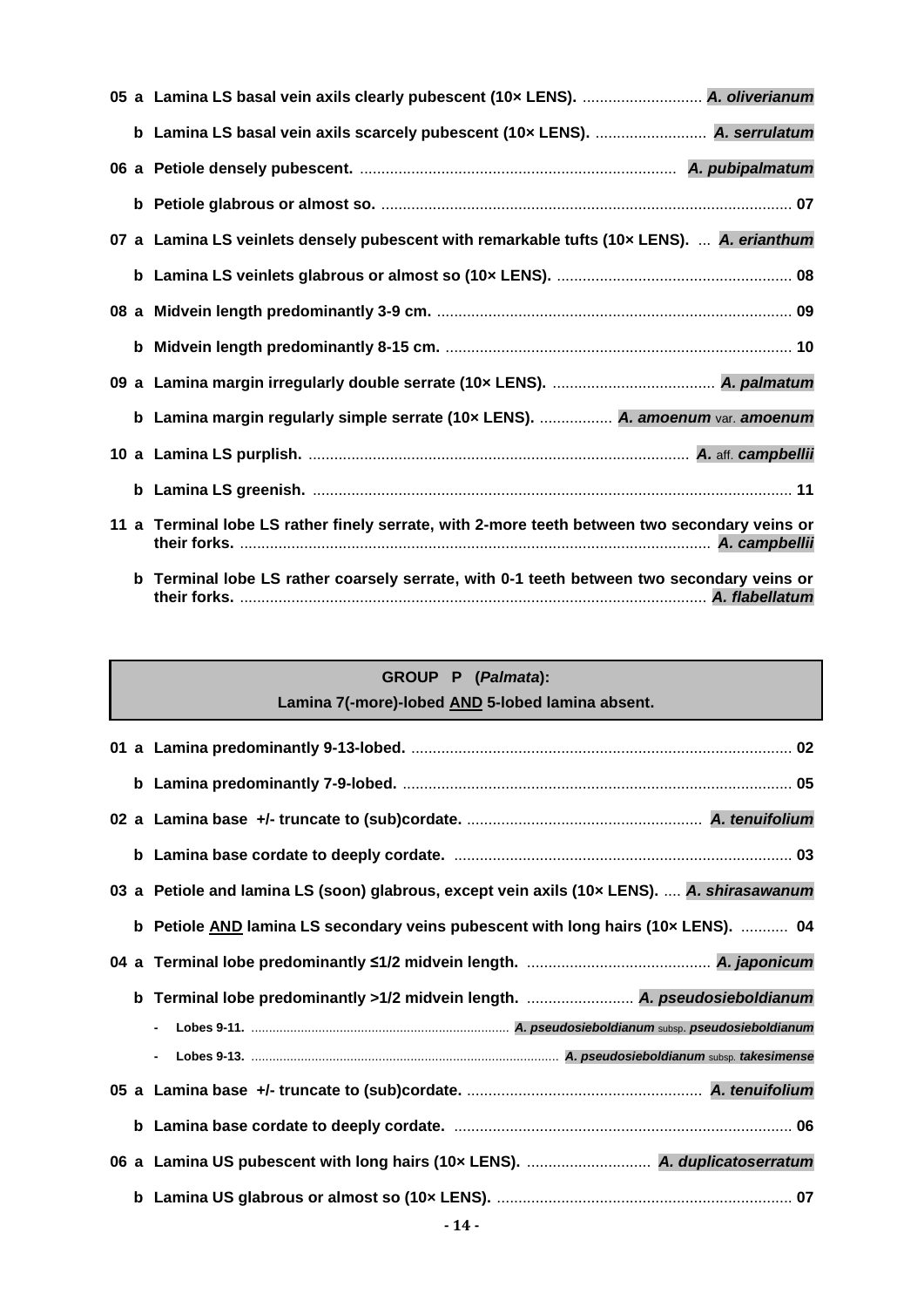|  | 08 a Terminal lobe LS rather finely serrate, with 2-more teeth between two secondary veins |
|--|--------------------------------------------------------------------------------------------|
|  | b Terminal lobe LS rather coarsely serrate, with 0-1 teeth between two secondary veins and |
|  |                                                                                            |
|  |                                                                                            |
|  |                                                                                            |
|  | b Lamina 7-9(-11)-lobed. Petiole clearly pubescent (10x LENS).  A. sieboldianum            |
|  | 11 a Terminal lobe > 3/4 midvein length, margin incised double serrate (10x LENS).         |
|  | b Terminal lobe <3/4 midvein length, margin simple serrate (10x LENS).  A. robustum        |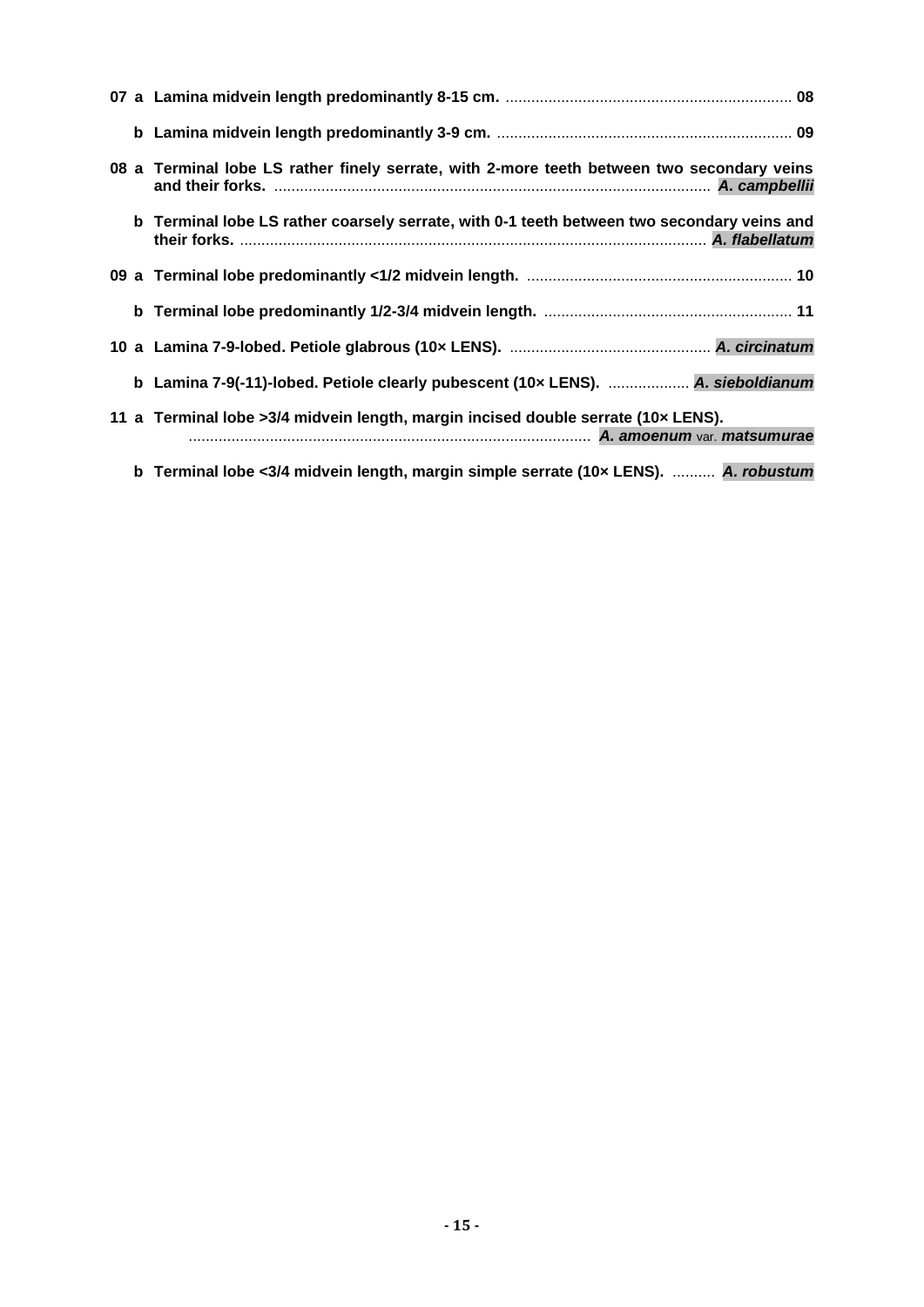#### **Taxa treated in this identification key:**

#### *ACER*

*A. acuminatum* (*Arguta*)

- *A. albopurpurascens* (*Oblonga*) *A. amamiense* (*Lithocarpa*)
- *A. amoenum* (*Palmata*)
- *-* var. *amoenum*
- *-* var. *matsumurae*
- *A. amplum* (*Platanoidea*)
- 
- *A. argutum* (*Arguta*) *A. barbinerve* (*Arguta*)
- *A. buergerianum* (*Oblonga*) *A. caesium* (*Acer*)
- 
- *-* subsp. *caesium -* subsp. *giraldii*
- *A. calcaratum* (*Palmata*)
- *A. campbellii* (*Palmata*)
- *A.* aff. *campbellii* (*Palmata*)
- 
- *A. campestre* (*Platanoidea*) *A. capillipes* (*Macrantha*)
- *A. cappadocicum* (*Platanoidea*)  *-* subsp. *cappadocicum*
- *-* subsp. *sinicum*
- *A. carpinifolium* (*Indivisa*)
- *A. catalpifolium* (*Platanoidea*) *A. caudatifolium* (*Macrantha*)
- *A. caudatum* (*Spicata*)
- 
- *A. chapaense* (*Platanoidea*) *A. chienii* (*Macrantha*)
- 
- *A. circinatum* (*Palmata*) *A. cissifolium* (*Negundo*)
- 
- *A. cordatum* (*Oblonga*) *A. coriaceifolium* (*Oblonga*)
- *A. crataegifolium* (*Macrantha*) *A. davidii* (*Macrantha*)
- 
- *-* subsp. *davidii -* subsp. *grosseri*
- 
- *A. diabolicum* (*Lithocarpa*)
- *A. distylum* (*Parviflora*) *A. divergens* (*Platanoidea*)
- 
- *A. duplicatoserratum* (*Palmata*) *A. elegantulum* (*Palmata*)
- *A. erianthum* (*Palmata*)
- 
- *A. fabri* (*Palmata*) *A. fenzelianum* (*Palmata*) *A*. *flabellatum* (*Palmata*)
- 
- *A. floridanum* (*Acer*) *A. forrestii* (*Macrantha*)
- *A. fulvescens* (*Platanoidea*)
- *A. glabrum* (*Glabra*)
- *-* subsp. *douglasii -* subsp. *glabrum*
- *A. granatense* (*Acer*)
- 
- 
- *A. grandidentatum* (*Acer*) *A. griseum* (*Trifoliata*) *A. heldreichii* (*Acer*)  *-* subsp. *heldreichii*
- *-* subsp. *macropterum*
- *-* subsp. *trautvetteri*
- 
- *A. henryi* (*Negundo*) *A. hyrcanum* (*Acer*)
- 
- *-* subsp. *hyrcanum -* subsp. *intermedium -* subsp. *keckianum*
- 
- *-* subsp. *tauricolum A.* **HWJ 569** (*Macrantha*)
- *A. japonicum* (*Palmata*) *A. laevigatum* (*Palmata*)
- 
- *-* var. *laevigatum -* var. *salweenense*
- *A. laurinum* (*Hyptiocarpa*) *A. laxiflorum* (*Macrantha*)
- 
- *A. leucoderme* (*Acer*) *A*. *lobelii* (*Platanoidea*)
- 
- *A. longipes* (*Platanoidea*) *A. macrophyllum* (*Macrophylla*)
- 
- *A. mandshuricum* (*Trifoliata*) *A. maximowiczianum* (*Trifoliata*)
- *A. maximowiczii* (*Macrantha*)
- *A. metcalfii* (*Macrantha*) *A. miaotaiense* (*Platanoidea*)
- 
- *A. micranthum* (*Macrantha*) *A. miyabei* (*Platanoidea*)
- 
- *A. monspessulanum* (*Acer*) *A. morifolium* (*Macrantha*)
- *A. negundo* (*Negundo*)  *-* subsp. *californicum*
- *-* subsp. *mexicanum*
- *-* subsp. *negundo*
- *-* subsp. *texanum*
- *A. nigrum* (*Acer*) *A. nipponicum* (*Parviflora*)
- 
- *A. oblongum* (*Oblonga*) *A. obtusifolium* (*Acer*)
- *A. okamotoanum* (*Platanoidea*)
- *A. oliverianum* (*Palmata*)
- 
- 
- *A. opalus* (*Acer*)  *-* subsp. **obtusatum**  *-* subsp. *opalus A. palmatum* (*Palmata*)
- 
- *A. paxii* (*Oblonga*) *A. pectinatum* (*Macrantha*)
- 
- *-* subsp. *pectinatum -* subsp. *taronense*
- *A.* aff. *pectinatum* **(e.g. BSWJ 8270, KR 3012)** (*Macrantha*) *A. pensylvanicum* (*Macrantha*)
- 
- *A. pentaphyllum* (*Pentaphylla*) *A. pictum* (*Platanoidea*)  *-* subsp. *dissectum*
- 
- *-* subsp. *dissectum* f. *connivens*
- *-* subsp. *macropterum*
- *-* subsp. *mono*
- *-* subsp. *pictum*

**- 16 -**

- *-* subsp. *savatieri*
- *A. pilosum* (*Pubescentia*)
- *A. pinnatinervium* (*Hyptiocarpa*) *A. platanoides* (*Platanoidea*) *A. pseudoplatanus* (*Acer*)

*A. pseudosieboldianum* (*Palmata*)  *-* subsp. *pseudosieboldianum -* subsp. *takesimense A. pubipalmatum* (*Palmata*) *A. pycnanthum* (*Rubra*) *A. robustum* (*Palmata*) *A. rubescens* (*Macrantha*) *A. rubrum* (*Rubra*) *A. rufinerve* (*Macrantha*) *A. saccharinum* (*Rubra*) *A. saccharum* (*Acer*) *A. sempervirens* (*Acer*) *A. serrulatum* (*Palmata*) *A. shenkanense* (*Platanoidea*) *A. shirasawanum* (*Palmata*) *A. sieboldianum* (*Palmata*) *A. sikkimense* (*Macrantha*)  *-* var. *serrulatum -* var. *sikkimense A. sinense* (*Palmata*)

*A. sinopurpurascens* (*Lithocarpa*) *A. skutchii* (*Acer*)

*A. spicatum* (*Spicata*) *A. stachyophyllum* (*Arguta*)  *-* subsp. *betulifolium -* subsp. *stachyophyllum A. sterculiaceum* (*Lithocarpa*)  *-* subsp. *franchetii -* subsp. *sterculiaceum A. tataricum* (*Ginnala*)  *-* subsp. *ginnala -* subsp. *semenovii*

 *-* subsp. *tataricum A. tegmentosum* (*Macrantha*) *A. tenellum* (*Platanoidea*) *A. tenuifolium* (*Palmata*) *A. tibetense* (*Platanoidea*) *A. triflorum* (*Trifoliata*) *A. truncatum* (*Platanoidea*) *A. tschonoskii* (*Macrantha*)  *-* subsp. *koreanum -* subsp. *tschonoskii A. tsinglingense* (*Lithocarpa*) *A. turkestanicum* (*Platanoidea*) *A. tutcheri* (*Palmata*) *A. ukurunduense* (*Spicata*) *A. velutinum* (*Acer*) *A. wardii* (*Wardiana*) *A.* **w***ilsonii* (*Palmata*) *A. yui* (*Oblonga*) *DIPTERONIA D. dyeriana D. sinensis*